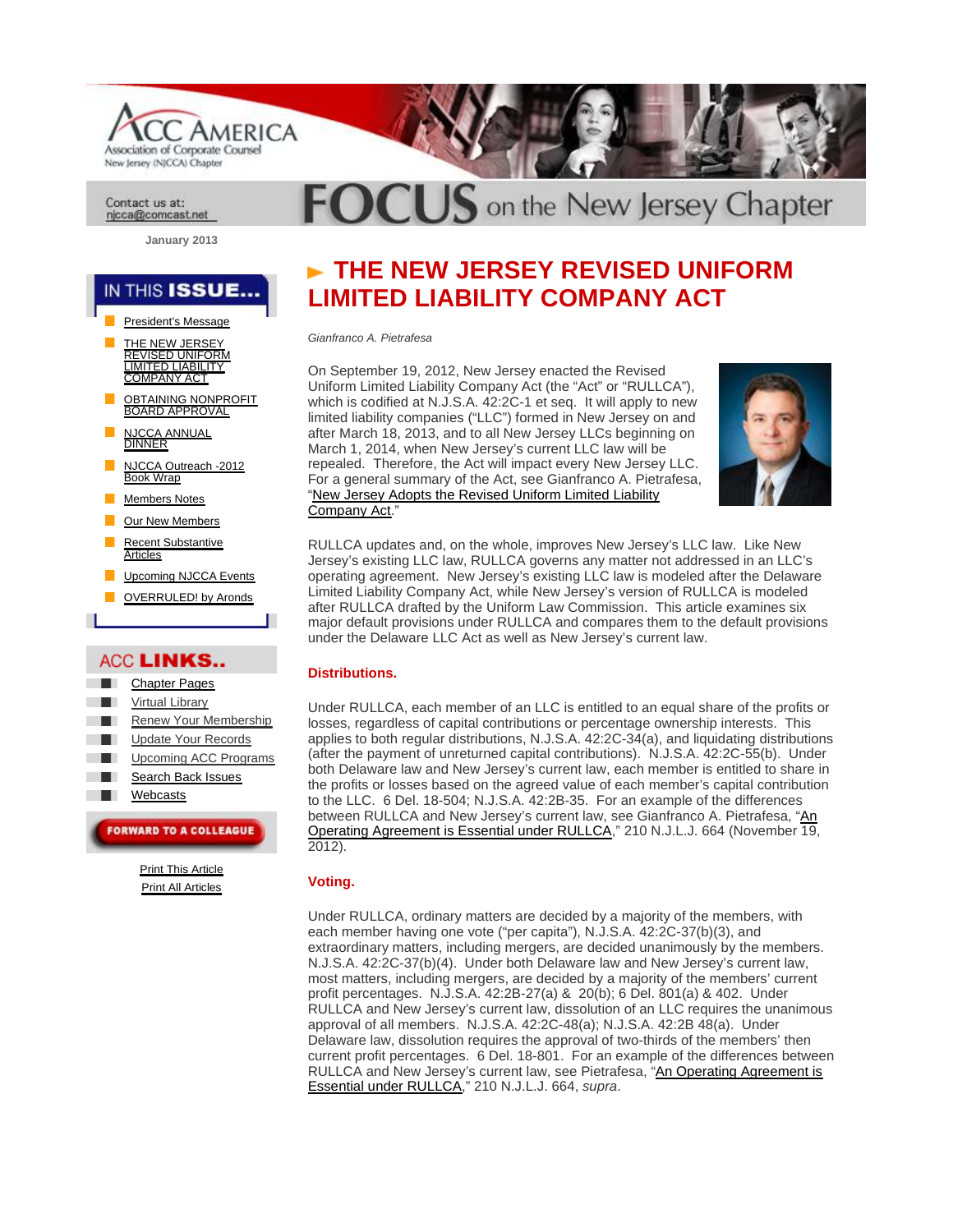#### **Resignation.**

Under RULLCA, a member may resign, but continues to own an economic interest as a dissociated member of an LLC. N.J.S.A. 42:2C-45(a). As such, it continues to receive distributions, if any, made by the LLC, but has no management or voting rights. N.J.S.A. 42:2C-34(a), 47(a) & 56(b)(2). Under Delaware law, a member may not resign from an LLC, unless permitted by the LLC agreement. 6 Del. 18 603. However, if a member is permitted to resign but the LLC agreement does not specify the terms of the LLC's purchase of the resigning member's equity interest, the member is entitled to fair value for its LLC interest. 6 Del. 18-604. Under New Jersey's current law, a member may resign from an LLC and have its equity interest purchased by the LLC for fair value, less applicable discounts. N.J.S.A. 42:2B-39.

#### **Duty of Loyalty.**

Under RULLCA, members of a member-managed LLC and managers of a managermanaged LLC owe a duty of loyalty to the LLC and to the members. N.J.S.A. 42:2C 39(a) & -39(i)(1). (In a manager-managed LLC, the members do not have a duty of loyalty.) The duty of loyalty includes refraining from competing with the LLC and accounting to the LLC for any profits or benefits derived by a member or manager from misappropriating an opportunity belonging to the LLC. N.J.S.A. 42:2C 39(b).

Although RULLCA imposes a new statutory duty of loyalty, it permits the duty to be restricted and even eliminated in an LLC operating agreement, so long as doing so is not manifestly unreasonable. N.J.S.A. 42:2C-11(d). It also allows an LLC agreement to include a mechanism for disinterested and independent persons, after full disclosure of all material facts, to authorize or ratify an act that violates the duty of loyalty. N.J.S.A. 42:2C-11(e). Even if the LLC agreement does not restrict or eliminate the duty of loyalty, the members may unanimously authorize or ratify a member's act that violates the duty. N.J.S.A. 42:2C-39(f).

By way of comparison, Delaware LLC law and New Jersey's current LLC law do not specify any duty of loyalty, but state that fiduciary duties may be restricted or eliminated. 6 Del. 1101(c); N.J.S.A. 42:2B-66(b)(2). Nonetheless, the existence of fiduciary duties in a Delaware LLC is unclear. In fact, the wrangling between the Delaware Supreme Court and the Delaware Court of Chancery on the issue makes for interesting reading. Compare Gatz Properties LLC v. Auriga Capital Corp., 2012 WL 5425227 (Del. Nov. 7, 2012), with Auriga Capital Corp. v. Gatz Properties LLC, 2012 WL 294892 (Del. Ch. Jan. 27, 2012). By contrast, there are no New Jersey cases clearly setting forth the existence of fiduciary duties under New Jersey's current LLC law.

#### **Oppression.**

RULLCA provides protection for an oppressed member of an LLC by providing it with rights and remedies that were not previously available under New Jersey's current LLC law; for example, permitting the appointment of a custodian or provisional managers and requiring the LLC and the other members to purchase the equity interest of an oppressed member. N.J.S.A. 42:2C 48. These rights and remedies are similar to those available to an oppressed minority shareholder of a corporation under New Jersey's Business Corporation Law. N.J.S.A. 14A-12-7(c). Delaware LLC law and New Jersey's current LLC law do not provide a member with any rights or remedies for oppression.

#### **Conversion and Domestication.**

RULLCA allows a corporation or other form of entity to convert into an LLC in a straightforward manner, similar to Delaware law. N.J.S.A. 42:2C-78 to 81; 6 Del. 18- 214 & 216. Likewise, RULLCA allows an out-of-state entity to easily domesticate into a New Jersey LLC in a straightforward manner, similar to Delaware law. N.J.S.A. 42:2C 82 to 85; 6 Del. 18 214 & 213. However, conversions cannot be accomplished until amendments are made to New Jersey's other business entities